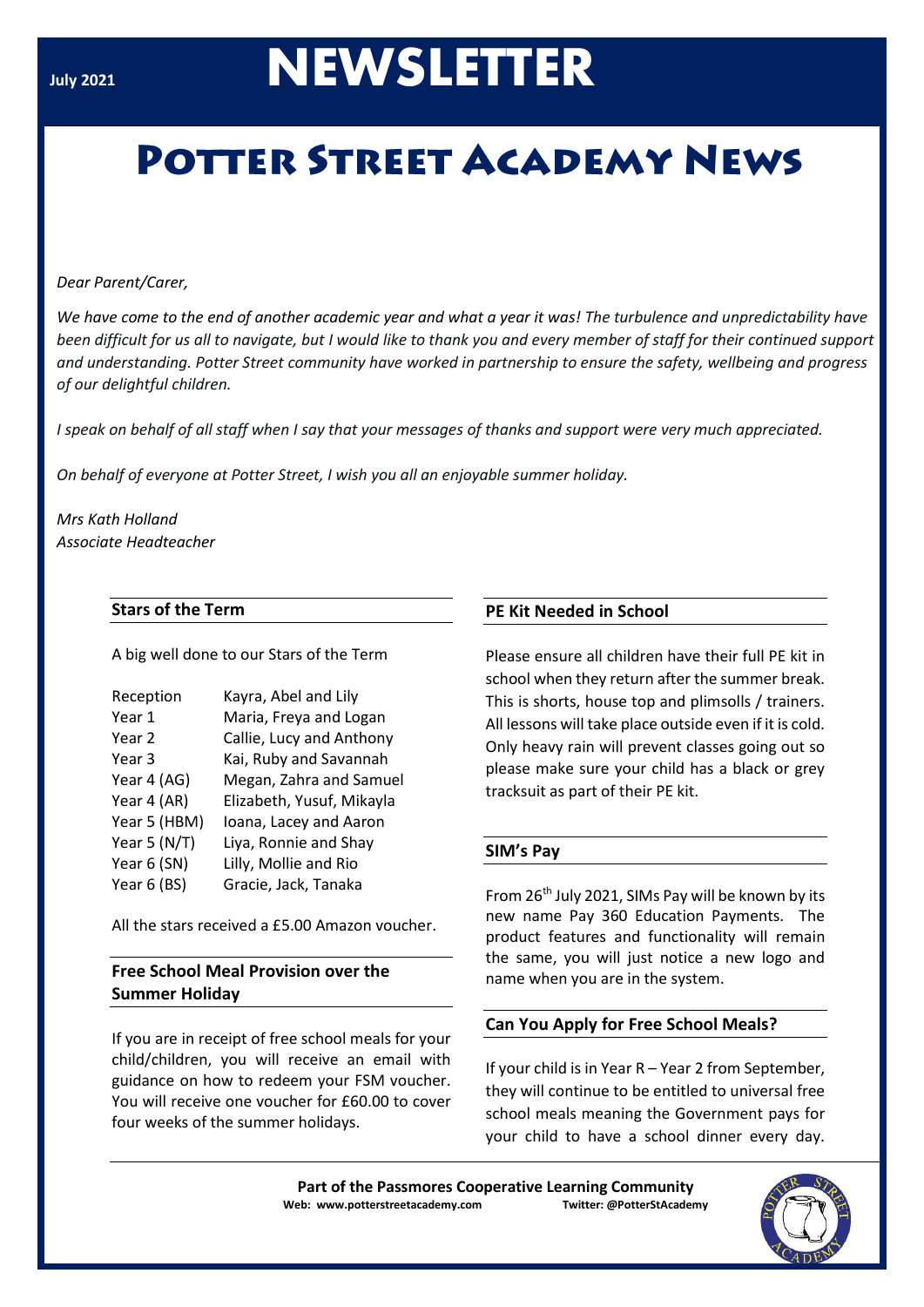Children in Year 3 – Year 6 must apply for free school's meals. We are aware that many people's circumstances have changed over the last few months. If you think you may now be entitled to claim free school meals (because you are receiving universal credit) the office is able to carry out a quick online check for you before you apply. Please call Mrs Gant who will help to see if you are entitled. Even if you don't want your child to have a school dinner, the school receives additional funding for every eligible child.

#### **Contact over the Holidays**

Please check your emails and the school APP. Should things change over the summer, we will be in contact with you.

#### **Uniform**

As we begin to prepare for the summer, just a few reminders about school uniform

- All children should be in school uniform with black shoes
- Children's PE top needs to be the house colour of the house they are in
- Children must have a change of footwear for PE
- Jewellery is not allowed in school, earrings should only be studs and children must be able to take them out themselves
- All our uniform can be purchased from Create Identitee

#### **Jackie Jackson Award**

At the end of each academic year, one year 6 pupil is awarded the Jackie Jackson Award. The person chosen by the Year 6 team will have met high standards for behaviour, attendance and progress since their time at Potter Street Academy. It is with great pleasure to announce Fatima I has received this award.

#### **Winning Houses**

Well done to Lion House who are the overall winning house with 9,144 house points.

Winning houses for: -

#### **Sports Day**

KS1 Unicorn KS2 Lion and Griffin

#### **Attendance**

Griffin

#### **Values**

Dragon

#### **House Points**

Children are busy earning house points by showing how well they keep the school values – responsibility, respectfulness, fairness, caring and trustworthiness.



#### **Mathletics Summer Challenge**

This is a fun challenge for all the children from year 1 to year 6, which is running for 4 weeks during August.

Children in KS1 who take part will be awarded a certificate and house points in Assembly in September.